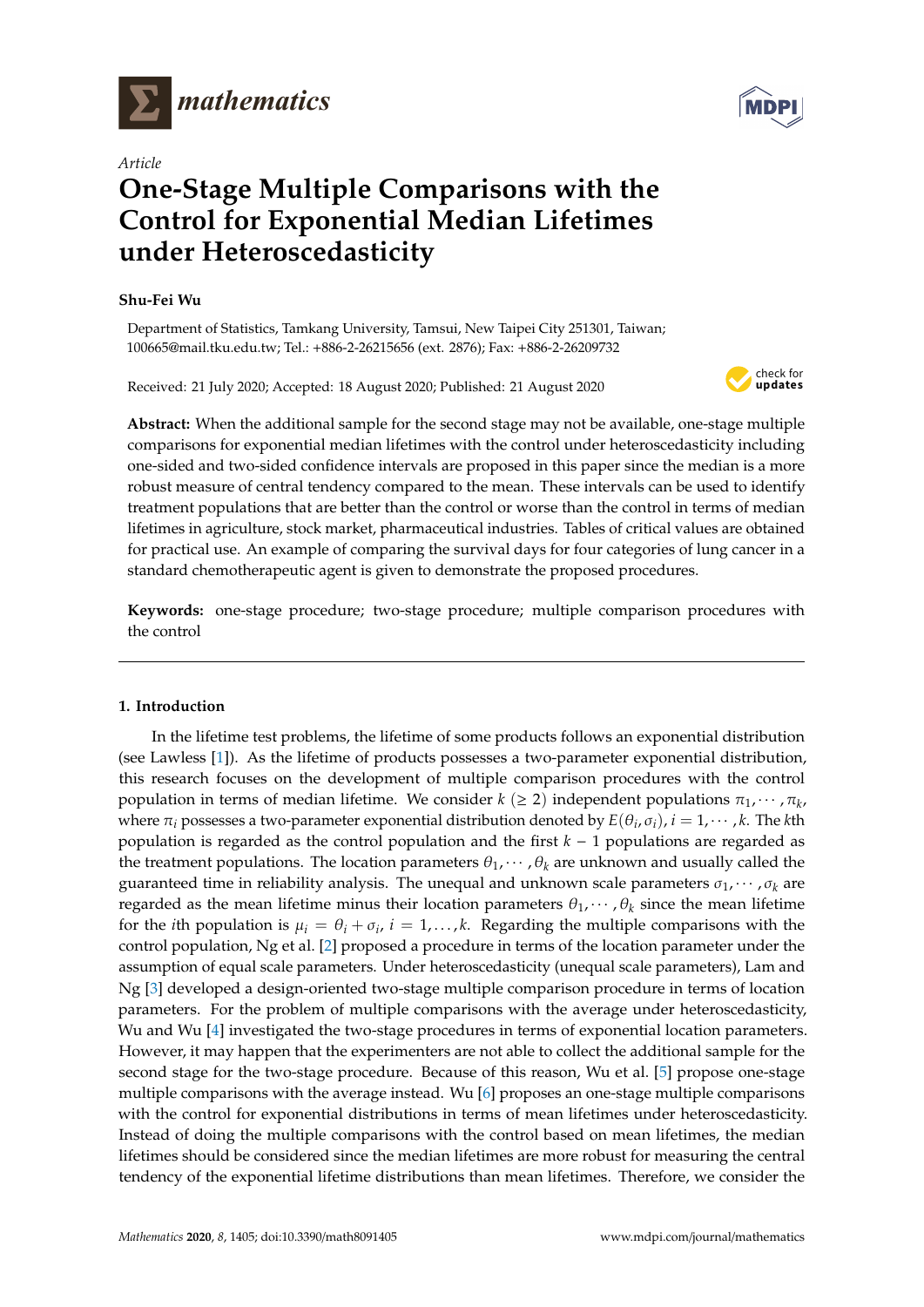multiple comparisons with the control in terms of median lifetimes instead of mean lifetimes in this study. The median lifetime for the *i*th population is obtained as  $\delta_{0.5,i} = \theta_i + \ln 2 \sigma_i$ ,  $i = 1, \dots, k$ . The one-sided and two-sided confidence interval of the *i*th median lifetime deviated from the control median lifetime denoted by  $\delta_{0.5,i} - \delta_{0.5,k}$ ,  $i = 1, \cdots, k-1$  are proposed in the next section. All critical values are computed and listed in a table for the application of users. In Section [3,](#page-6-0) an example of comparing the survival days for four categories of lung cancer is considered for the illustrative aims to illustrate the implementation of proposed methods. Finally, our conclusions are summarized in Section [4.](#page-7-0)

## **2. One-Stage Multiple Comparisons with the Control for Exponential Median Lifetimes under Heteroscedasticity**

The exponential distribution is primarily used in reliability applications and this distribution is used to model data with a constant failure rate, see for example, Johnson et al. [\[7\]](#page-8-6). The probability density function (pdf) and cumulative distribution function (cdf) for the *i*th exponentially distributed population are defined as

$$
f(x) = \frac{1}{\sigma_i} \exp\left(-\frac{x - \theta_i}{\sigma_i}\right), \ x \ge \theta_i, \theta_i > 0, \sigma_i > 0,
$$

and

$$
F(x) = 1 - \exp\left(-\frac{x - \theta_i}{\sigma_i}\right), x \ge \theta_i, \theta_i > 0, \sigma_i > 0, i = 1, \cdots, k.
$$

Location parameters  $\theta_1, \dots, \theta_k$  and scale parameters  $\sigma_1, \dots, \sigma_k$  are unknown and possibly unequal. The survival function for the *i*th exponentially distributed population is  $S(x) = \exp(-\frac{x-\theta_i}{\sigma_i})$  $\left(\frac{\partial}{\partial i}\right)$ . The *q*th quantile of the *i*th exponential distribution denoted by  $\eta_{q,i}$  can be obtained by solving  $F(x)$  =  $1 - \exp\left(-\frac{x-\theta_i}{\sigma_i}\right)$  $\left(\frac{-\theta_i}{\sigma_i}\right)$  = *q* and results in δ<sub>*q,i*</sub> = θ*i* − ln(1 − *q*) σ*i, i* = 1, · · · , *k*. That is there are at least 1 − *q* percentage of products having lifetime longer than  $\delta_{q,i}$  units. Let  $q = 0.5$  and then the median lifetimes can be obtained as  $\delta_{0.5,i} = \theta_i + \ln 2 \sigma_i$ ,  $i = 1, \dots, k$ . In other words, there are at least 50% of products having lifetime longer than  $\delta_{0.5,i}$  units.

Lam and Ng [\[3\]](#page-8-2) proposed two-stage multiple comparison procedures with the control. But for some reasons like lacking budget or encountering experimental difficulties, it is possible that the experimenters cannot collect the additional sample for the second stage. In this case, one-stage procedures should be considered instead. Therefore, we propose one-stage multiple comparison procedures for exponential median lifetimes with the control as follows:

Take a random sample of size  $m$  ( $\geq$  2) from  $\pi$ *i* denoted by  $X_{i1}, \cdots, X_{im}$  for the one-stage procedures. Let  $Y_i = \min(X_{i1}, \dots, X_{im})$  and  $S_i = \sum_{j=1}^m (X_{ij} - Y_i)/(m-1)$  and let

$$
c^* = \max_{i=1,\cdots,k} \frac{S_i}{m}.\tag{1}
$$

It is well-known that the complete sufficient statistics for  $(\theta_i, \sigma_i)$  are  $(Y_i, S_i)$ . From Roussas [\[8\]](#page-8-7), the following three distributional results are observed.

(1)  $Q_i = 2(m − 1)S_i / \sigma_i = i = 1, \ldots, k$  has a chi-square distribution with  $2m − 2$  degrees of freedom (df) denoted by  $\chi^2_{2m-2}$ .

(2)  $E_i = m(Y_i - \theta_i)/\sigma_i$  has a standard exponential distribution denoted by  $Exp(1)$ .

(3)  $E_i$  and  $Q_i$  are independent.

Using the distribution results of (1) and (2), we can find the uniformly minimum variance unbiased estimator (UMVUE) for  $(\theta_i, \sigma_i)$  as  $(Y_i - S_i/m, S_i)$ . Furthermore, the UMVUE for the *i*th median lifetime  $\delta_{0.5,i} = \theta_i + \ln 2 \sigma_i$  is  $Y_i - S_i/m + \ln 2S_i = Y_i + (m \ln 2 - 1)S_i/m$ . Then we find the UMVUE for the *i*th median lifetime deviated from the control median lifetime denoted by  $\delta_{0.5,i} - \delta_{0.5,k}$ as  $Y_i + (m \ln 2 - 1)S_i/m - Y_k - (m \ln 2 - 1)S_k/m$ . Based on this estimator, we are going to propose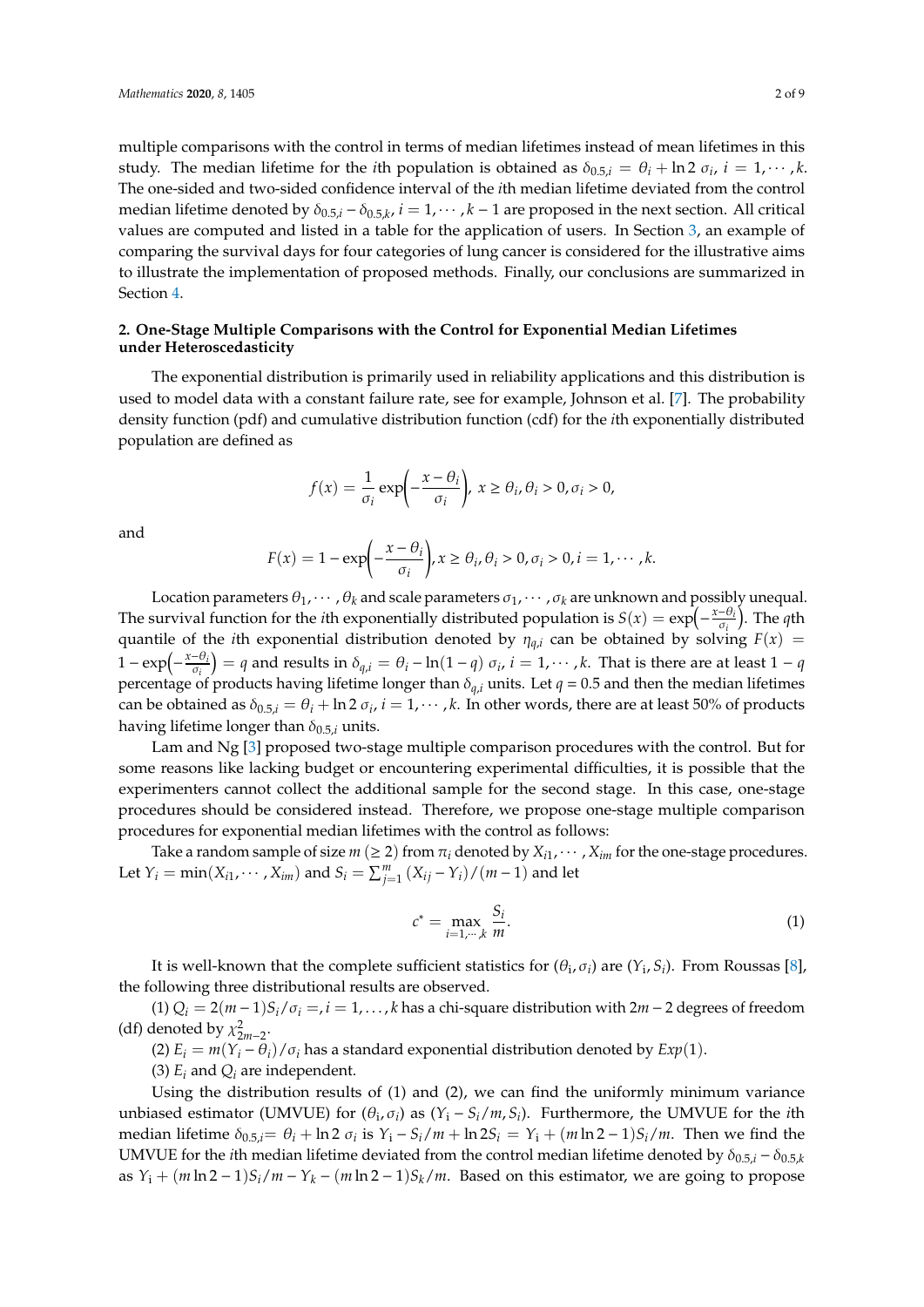the simultaneous confidence intervals for  $\delta_{0.5,i} - \delta_{0.5,k} = \theta_i + \ln 2 \sigma_i - \theta_k + \ln 2 \sigma_k$ ,  $i = 1, \dots, k-1$  in Theorem 1.

For the *i*th population, we consider the pivotal quantity

$$
G_i = \frac{\delta_{0.5,i} - Y_i - (m \ln 2 - 1)S_i/m}{S_i/m} = \frac{\theta_i + \ln 2 \sigma_i - Y_i - (m \ln 2 - 1)S_i/m}{S_i/m},
$$
  
= 
$$
\frac{-(m \ln 2 - 1)(S_i/\sigma_i) + m \ln 2 - m(Y_i - \theta_i)/\sigma_i}{S_i/\sigma_i}, i = 1, \cdots, k.
$$

Based on these pivotal quantities, we propose the one-stage multiple comparison procedures with the control in terms of median lifetimes in Theorem 1.

**Theorem 1.** *For a given* 0 < *P* <sup>∗</sup> < 1*, we can find the upper confidence bounds, lower confidence bounds, and two-sided confidence intervals for*  $\delta_{0.5,i} - \delta_{0.5,k}$ ,  $i = 1, \ldots, k-1$  as follows:

- $(a)$  *If*  $s_i^*$ *U* is the 100P<sup>th</sup> percentile of the distribution of U, where U = max(−*G*<sub>k</sub>, *G*<sub>i</sub>, *G*<sub>i</sub> − *G*<sub>k</sub>, i = 1, · · · , k − 1), *then the simultaneous*  $P^*$  *upper confidence bounds for*  $\delta_{0.5,i} - \delta_{0.5,k}$  *are*  $Y_i + (m \ln 2 - 1)S_i/m - Y_k$  −  $(m \ln 2 - 1)S_k/m + c^* s_l^*$  $U'_{U'}$  *i* = 1,  $\cdots$  , *k* – 1.
- (*b*) *If*  $s_I^*$  $L$  *is the* 100*P*<sup>th</sup> percentile of the distribution of L, where L= max(−*G*<sub>*i*</sub>, *G*<sub>*k*</sub>, *G*<sub>*k*</sub> − *G*<sub>*i*</sub>, *i* = 1, · · · , *k* − 1)*, then the simultaneous*  $P^*$  *lower confidence bounds for*  $\delta_{0.5,i} - \delta_{0.5,k}$  *are*  $Y_i + (m \ln 2 - 1)S_i/m - Y_k$  $(m \ln 2 - 1)S_k/m - c^* s_l^*$  $L^i$ ,  $i = 1, \cdots, k-1$ .
- $(c)$  *If*  $s_t^*$ <sup>\*</sup> is the 100P<sup>th</sup> percentile of the distribution of T, where  $T = \max(|G_i|, |G_k|, |G_k - G_i|, i = 1, \dots, k - 1)$ , *then the simultaneous*  $P^*$  *two-sided confidence intervals for*  $\delta_{0.5,i} - \delta_{0.5,k}$  *are*

$$
(Y_i + (m \ln 2 - 1)S_i/m - Y_k - (m \ln 2 - 1)S_k/m \pm c^*s_i^*), i = 1, \cdots, k - 1.
$$

The technique we use to prove the above Theorem is the following Lemma given in Lam [\[9](#page-8-8)[,10\]](#page-8-9):

**Lemma 1.** *Suppose X and Y are two random variables, a and b are two positive constants, then*  $|aX| \ge$  $bY - d\max(a, b) \supseteq [X \geq -d, Y \leq d \text{ and } X \geq Y - d].$ 

#### **Proof of Theorem 1.**

For (a), we have

 $P(\delta_{0.5,i} - \delta_{0.5,k} \leq Y_i + (m \ln 2 - 1)S_i / m - Y_k - (m \ln 2 - 1)S_k / m + c^* s_i^*$  $U'_{U'}$  *i* = 1,  $\cdots$  , *k* − 1)  $= P(\theta_i + \ln 2\sigma_i - \theta_k - \ln 2\sigma_k \leq Y_i + (m \ln 2 - 1)S_i / m - Y_k - (m \ln 2 - 1)S_k / m + c^* s_i^*$  $U^*$  *i* = 1,  $\cdots$  , *k* − 1)  $= P(-(m \ln 2 - 1)S_i/m + \ln 2\sigma_i + \theta_i - Y_i \leq -(m \ln 2 - 1)S_k/m + \ln 2\sigma_k + \theta_k - Y_k + c^*s^*$  $U^*_{U'}$  *i* = 1,  $\cdots$  , *k* – 1)  $= P\left(\frac{S_i}{m} \frac{\sigma_i}{S_i}\right)$ *Si*  $m(-(m \ln 2 - 1)S_i/m + \ln 2\sigma_i + \theta_i - Y_i)$  $\frac{\sqrt{m + \ln 2\sigma_i + \theta_i - Y_i}}{\sigma_i} \leq \frac{S_k}{m} \frac{\sigma_k}{S_k}$ *Sk*  $m(-(m ln 2−1)S_k/m + ln 2σ_k + θ_k - Y_k)$ σ*k*  $+c^*s^*_1$  $\bigcup_{M}^{*} i = 1, \cdots, k-1 \big)$  $= P\left(\frac{S_k}{m}G_k \geq \frac{S_i}{m}G_i - c^*s_l^*\right)$  $U_i^*$ ,  $i = 1, \cdots, k-1$  $\geq E_{S_1, \dots, S_k} P\left(\frac{S_k}{m} G_k \geq \frac{S_i}{m} G_i - \max(\frac{S_i}{m}, \frac{S_k}{m}) s_0^* \right)$  $U^*_{U'}$  *i* = 1,  $\cdots$  , *k* – 1)  $\geq P(G_k \geq -s_l^*$  $U^*$ , *G*<sub>*i*</sub> ≤ *s*<sup>\*</sup><sub>*i*</sub>  $C_{U}$ <sup>*u*</sup></sup>*, G<sub><i>k*</sub> ≥ *G*<sub>*i*</sub> − *s*<sup>\*</sup><sub>*i*</sub></sup>  $U_{U'}^{*}$  *i* = 1, · · · , *k* − 1)(By using Lemma1)  $= P(-G_k \leq s_l^*$  $U$ <sup>*i*</sup>,  $G_i \leq s_i^*$  $U$ <sup>*u*</sup></sup>, *G*<sub>*i*</sub> − *G*<sub>*k*</sub> ≤ *s*<sup><sup>u</sup></sup><sub>*i*</sub></sub>  $\sum_{i=1}^{k} i = 1, \cdots, k-1$  $= P(\max(-G_k, G_i, G_i - G_k, i = 1, \cdots, k-1) \leq s_i^*$  $U^*U = P^*$ 

It is clear that *s*<sup>\*</sup><sub>1</sub>  $U<sub>U</sub>$  represents the 100*P*<sup>th</sup> percentile of the distribution of *U* and thus the proof is completed.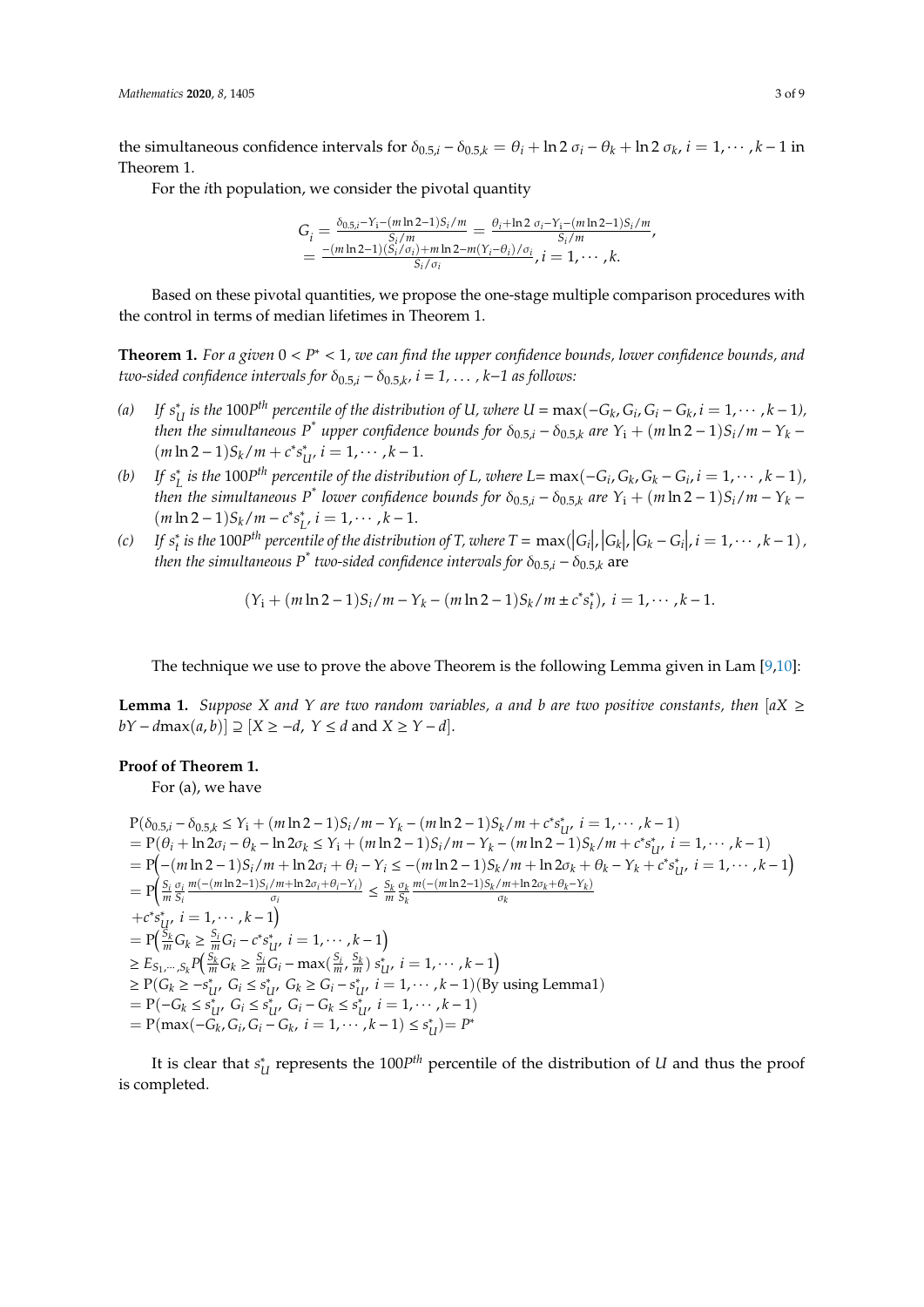For (b), we have

$$
P(\delta_{0.5,i} - \delta_{0.5,k} \ge Y_i + (m \ln 2 - 1)S_i/m - Y_k - (m \ln 2 - 1)S_k/m - c^*s_L^*, i = 1, \dots, k - 1)
$$
  
=  $P(\theta_i + \ln 2\sigma_i - \theta_k - \ln 2\sigma_k \ge Y_i + (m \ln 2 - 1)S_i/m - Y_k - (m \ln 2 - 1)S_k/m - c^*s_L^*, i = 1, \dots, k - 1)$   
=  $P\left(\frac{S_i}{m} \frac{\sigma_i}{S_i} \frac{m(-m \ln 2 - 1)S_i/m + \ln 2\sigma_i + \theta_i - Y_i)}{\sigma_i} \ge \frac{S_k}{m} \frac{\sigma_k}{S_k} \frac{m(-(m \ln 2 - 1)S_k/m + \ln 2\sigma_k + \theta_k - Y_k)}{\sigma_k}$   
-c^\*s\_L^\*, i = 1, \dots, k - 1)  
=  $P\left(\frac{S_i}{m} G_i \ge \frac{S_k}{m} G_k - c^*s_L^*, i = 1, \dots, k - 1\right)$   
 $\ge E_{S_1, \dots, S_k} P\left(\frac{S_i}{m} G_i \ge \frac{S_k}{m} G_k - \max(\frac{S_i}{m}, \frac{S_k}{m})s_L^*, i = 1, \dots, k - 1\right)$   
 $\ge P(G_i \ge -s_L^*, G_k \le s_L^*, G_i \ge G_k - s_L^*, i = 1, \dots, k - 1)$  (By using Lemma 1)  
 $\ge P(-G_i \le s_L^*, G_k \le s_L^*, G_k - G_i \le s_L^*, i = 1, \dots, k - 1)$   
=  $P(\max(-G_i, G_k, G_k - G_i, i = 1, \dots, k - 1) \le s_L^*) = P^*$ 

It is clear that *s*<sup>\*</sup><sub>*I*</sub>  $L<sub>L</sub>$  represents the 100*P*<sup>th</sup> percentile of the distribution of *L* and thus the proof is completed.

For (c), combining (a) and (b), we have

$$
P(Y_i + (m \ln 2 - 1)S_i / m - Y_k - (m \ln 2 - 1)S_k / m - c^* s_t^* \le \delta_{0.5, i} - \delta_{0.5, k}
$$
  
\n
$$
\le Y_i + (m \ln 2 - 1)S_i / m - Y_k - (m \ln 2 - 1)S_k / m + c^* s_t^*, i = 1, \dots, k - 1)
$$
  
\n
$$
= E_{S_1, \dots, S_k} P(-G_i \le s_t^*, G_k \le s_t^*, G_k - G_i \le s_t^* \cap
$$
  
\n
$$
- G_k \le s_t^*, G_i \le s_t^*, G_i - G_k \le s_t^*, i = 1, \dots, k - 1)
$$
  
\n
$$
\ge P(\max(|G_i|, |G_k|, |G_k - G_i|, i = 1, \dots, k - 1) \le s_t^*, i = 1, \dots, k - 1) = P^*.
$$

It is clear that *s* ∗  $t_t^*$  represents the 100*P*<sup>th</sup> percentile of the distribution of *T* and thus the proof is completed.  $\square$ 

When the lifetime of products follows a two-parameter exponential distribution, this theorem can be used to find the upper confidence bounds and the lower confidence bounds for the parameters of  $\delta_{0.5,i} - \delta_{0.5,k}$ ,  $i = 1, \ldots, k - 1$ , where  $\delta_{0.5,k}$  represents the median lifetime of the control population. This theorem can also be used to find the two-sided simultaneous confidence intervals for parameters  $\delta_{0.5,i} - \delta_{0.5,k}$ ,  $i = 1, ..., k - 1$ . Based on these estimations, experimenters can identify better-than-the-control, worse-than-the-control, and not-much-different-from-the-control treatment populations in terms of median lifetimes. The real-life example to demonstrate the application of this theorem is given in Section [3.](#page-6-0)

It is very difficult to derive the p.d.f. or c.d.f. for *U*, *L,* and *T*. Using the above three distributional results  $(1)$  ~ $(3)$ , we observe that

$$
G_i = \frac{-\frac{(m\ln 2 - 1)(vS_i/\sigma_i) + mv\ln 2 - mv(Y_i - \theta_i)/\sigma_i}{vS_i/\sigma_i}}{vS_i/\sigma_i} \sim -(m\ln 2 - 1) + \frac{v(m\ln 2 - Exp(1))}{\chi^2_{2m-2}}, \quad i = 1, \cdots, k, \quad \nu = 2m - 2.
$$

If we can generate independent random variables  $G_i$ ,  $i = 1, \dots, k$ , then we can find the empirical distribution of *U*, *L*, and *T* and the critical values  $s_i^*$ *U* , *s* ∗  $\sum_{L}^{*}$ , and  $s_t^*$  $t_t^*$  are the empirical  $100P^{th}$  percentiles of the distributions of *U*, *L,* and *T*, through Monte-Carlo simulation methods.

The steps to find the critical values of  $s_i^*$ *U* , *s* ∗  $\sum_{l}^{*}$ , and  $s_{t}^{*}$  $t$ <sub> $t$ </sub> in theorem 1 are enumerated as follows:

Step 1: Generate *k* independent random variables *E<sup>i</sup>* ~*Exp*(1) and another *k* independent random variables  $Q_i \sim \chi^2_{2m-2}$  and then obtain the *k* independent random variables  $G_i = -(m \ln 2 - 1) +$ ν(*m*ln 2−*E<sup>i</sup>* )  $\frac{a_1 z - E_i}{Q_i}$ ,  $i = 1, ..., k$ .

Step 2: Compute *U* = max(−*G<sup>k</sup>* , *G<sup>i</sup>* , *G<sup>i</sup>* − *G<sup>k</sup>* , *i* = 1, · · · , *k* − 1);

 $L = \max(-G_i, G_k, G_k - G_i, i = 1, \cdots, k-1)$  and

 $T = \max(|G_i|, |G_k|, |G_k - G_i|, i = 1, \dots, k-1), i = 1, \dots, k.$ 

Step 3: Repeat Steps 1,2 for 100,000 times. After sorting, we have  $U_{(1)} \leq \ldots \leq U_{(100,000)}$  $L_{(1)} \leq \ldots \leq L_{(100,000)}$ ;  $T_{(1)} \leq \ldots \leq T_{(100,000)}$ .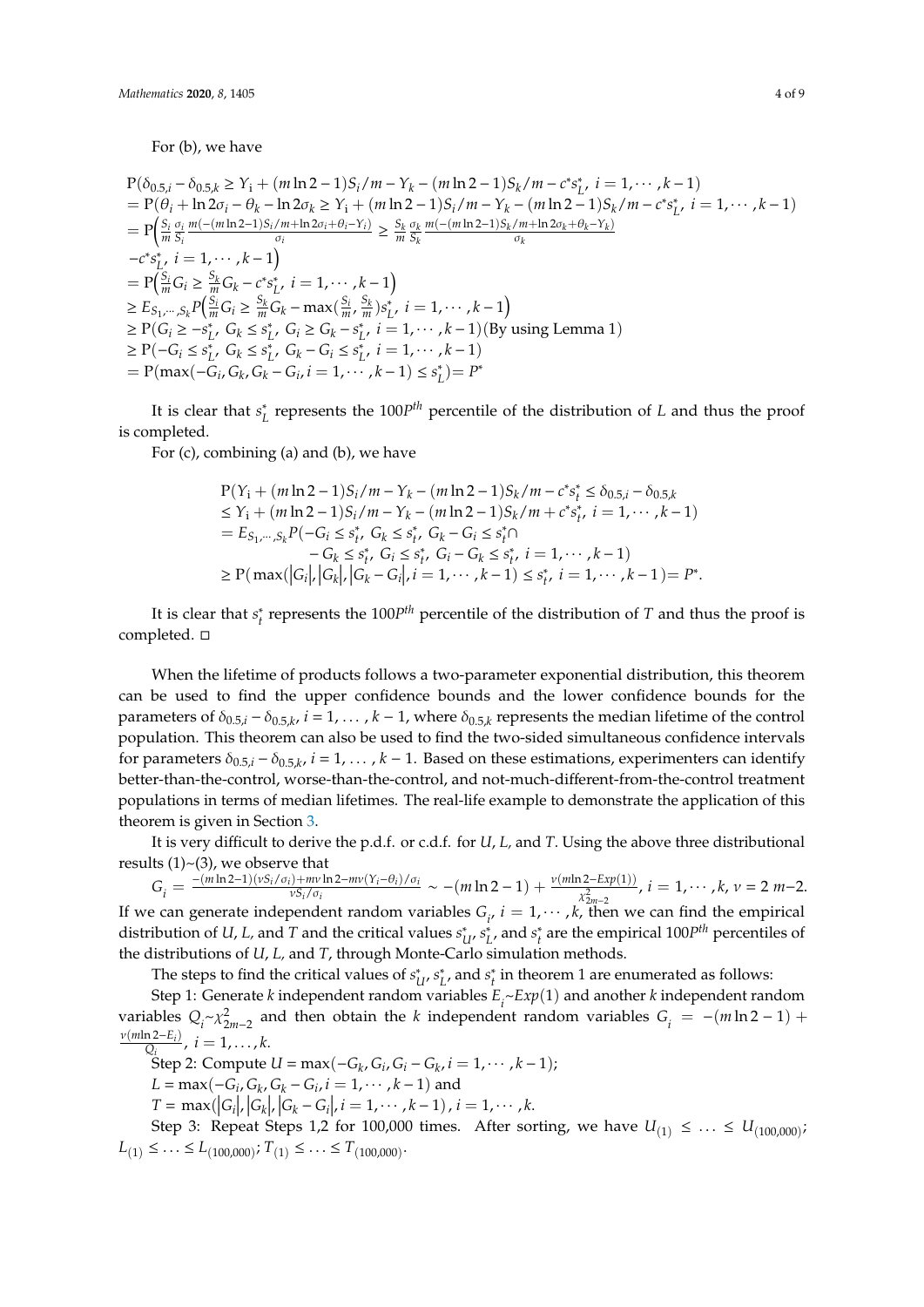Step 4: The critical values are obtained as *s* ∗  $U_{U} = U_{([100,000*P^{*}]+1)}; s_{I}^{*}$  $L_{L}^{*} = L_{([100,000*P^{*}]+1)}; s_{t}^{*}$ *t* = *T*([100,000∗*P*<sup>∗</sup> ]+1) , where [*x*] is the largest integer less than or equal to *x*.

**Remark:** For unequal initial sample sizes denoted as  $m_i$ ,  $i = 1, \dots, k$ , Theorem 1 can be modified by replacing  $m$  by  $m_i$ ,  $i = 1, \cdots, k$ .

For the practical use of application, we find the critical values *s* ∗ *U* , *s* ∗  $\int_L^*$ , and  $s_t^*$  $\int_t^*$  by using the above algorithm under *k* = 3,4, . . . ,10, *m* = 2,3, . . . , 10,15,20,25,30 and *P* \* = 0.90, 0.95 and 0.975. The critical values are listed in the following table. From part (c) of Theorem 1, we observe that the length of the two-sided confidence intervals for  $\delta_{0.5,i} - \delta_{0.5,k}$  is  $L_1 = 2c^*s_t^*$ *t* . The larger the critical values, the larger the confidence length when c<sup>\*</sup> is fixed. From Table [1,](#page-6-1) we observe that the critical value *s*<sup>\*</sup><sub>*i*</sub>  $t_t^*$  increases when *P* ∗ increases for fixed *k* and *m* or when *k* increases for fixed *P* <sup>∗</sup> and *m*. Therefore, the confidence length *L*<sup>1</sup> increases when *P* ∗ increases for fixed *k* and *m* or when *k* increases for fixed *P* <sup>∗</sup> and *m*.

| k           | $\boldsymbol{m}$            | $P^* = 0.90$                 |                    |         | $P^* = 0.95$         |                    |         | $P^* = 0.975$  |            |         |
|-------------|-----------------------------|------------------------------|--------------------|---------|----------------------|--------------------|---------|----------------|------------|---------|
|             |                             | $\ast$<br>$s_{\mathfrak{U}}$ | $\overline{s_L^*}$ | $s_t^*$ | $s^*_{\mathfrak{U}}$ | $\overline{s_L^*}$ | $s^*_t$ | $s^{\ast}_{u}$ | $s_L^\ast$ | $s^*_t$ |
|             | $\overline{2}$              | 14.78                        | 11.28              | 26.26   | 30.40                | 23.10              | 53.50   | 61.52          | 46.58      | 107.45  |
|             | 3                           | 7.31                         | 5.71               | 9.92    | 11.16                | 8.79               | 14.78   | 16.55          | 13.00      | 21.59   |
|             | $\overline{\mathbf{4}}$     | 6.32                         | 5.03               | 8.00    | 8.89                 | 7.16               | 10.94   | 12.03          | 9.78       | 14.56   |
|             | 5                           | 6.12                         | 4.94               | 7.52    | 8.28                 | 6.77               | 9.85    | 10.74          | 8.87       | 12.60   |
|             | 6                           | 6.12                         | 5.00               | 7.40    | 8.08                 | 6.72               | 9.48    | 10.27          | 8.61       | 11.82   |
|             | $\overline{\phantom{a}}$    | 6.22                         | 5.14               | 7.45    | 8.07                 | 6.81               | 9.39    | 10.08          | 8.62       | 11.52   |
| 3           | $\,8\,$                     | 6.36                         | 5.32               | 7.57    | 8.14                 | 6.97               | 9.43    | 10.06          | 8.71       | 11.42   |
|             | 9                           | 6.52                         | 5.47               | 7.72    | 8.30                 | 7.12               | 9.53    | 10.13          | 8.86       | 11.46   |
|             | $10\,$                      | 6.70                         | 5.67               | 7.90    | 8.44                 | 7.31               | 9.66    | 10.24          | 9.01       | 11.53   |
|             | 15                          | 7.55                         | 6.53               | 8.83    | 9.33                 | 8.29               | 10.60   | 11.11          | 10.02      | 12.37   |
|             | 20                          | 8.36                         | 7.38               | 9.77    | 10.25                | 9.26               | 11.59   | 12.05          | 11.06      | 13.37   |
|             | 25                          | 9.12                         | 8.13               | 10.62   | 11.08                | 10.12              | 12.52   | 12.97          | 12.01      | 14.36   |
|             | 30                          | 9.81                         | 8.83               | 11.43   | 11.90                | 10.95              | 13.44   | 13.87          | 12.95      | 15.34   |
|             | $\sqrt{2}$                  | 21.05                        | 13.94              | 34.96   | 42.87                | 28.48              | 70.77   | 85.82          | 57.02      | 142.45  |
|             | 3                           | 9.17                         | 6.33               | 11.72   | 13.87                | 9.58               | 17.36   | 20.37          | 14.06      | 25.14   |
|             | $\overline{4}$              | 7.64                         | 5.44               | 9.14    | 10.56                | 7.63               | 12.37   | 14.10          | 10.29      | 16.34   |
|             | 5                           | 7.24                         | 5.27               | 8.44    | 9.58                 | 7.13               | 10.93   | 12.29          | 9.27       | 13.86   |
|             | 6                           | 7.18                         | 5.33               | 8.26    | 9.28                 | 7.07               | 10.45   | 11.63          | 8.99       | 12.93   |
|             | 7                           | 7.23                         | 5.47               | 8.27    | 9.20                 | 7.14               | 10.30   | 11.34          | 8.95       | 12.51   |
| 4           | $\,8\,$                     | 7.34                         | 5.65               | 8.35    | 9.24                 | 7.30               | 10.27   | 11.25          | 9.05       | 12.34   |
|             | 9                           | 7.48                         | 5.84               | 8.49    | 9.32                 | 7.49               | 10.36   | 11.23          | 9.22       | 12.32   |
|             | 10                          | 7.64                         | 6.03               | 8.66    | 9.46                 | 7.69               | 10.49   | 11.32          | 9.40       | 12.38   |
|             | 15                          | 8.53                         | 6.98               | 9.60    | 10.33                | 8.72               | 11.38   | 12.11          | 10.45      | 13.19   |
|             | 20                          | 9.40                         | 7.87               | 10.59   | 11.28                | 9.75               | 12.43   | 13.09          | 11.57      | 14.23   |
|             | 25                          | 10.20                        | 8.68               | 11.49   | 12.16                | 10.68              | 13.38   | 14.01          | 12.58      | 15.22   |
|             | 30                          | 10.95                        | 9.45               | 12.35   | 13.00                | 11.56              | 14.32   | 14.93          | 13.55      | 16.22   |
|             | $\sqrt{2}$                  | 27.21                        | 16.50              | 43.64   | 55.78                | 33.61              | 88.55   | 112.91         | 66.81      | 178.20  |
|             | $\ensuremath{\mathfrak{Z}}$ | 10.75                        | 6.88               | 13.27   | 16.09                | 10.35              | 19.53   | 23.52          | 15.07      | 28.26   |
|             | $\overline{4}$              | 8.69                         | 5.77               | 10.08   | 11.86                | 7.99               | 13.49   | 15.80          | 10.67      | 17.71   |
|             | 5                           | 8.12                         | 5.56               | 9.21    | 10.65                | 7.43               | 11.84   | 13.60          | 9.59       | 14.91   |
|             | 6                           | 7.96                         | 5.61               | 8.94    | 10.19                | 7.36               | 11.23   | 12.67          | 9.30       | 13.80   |
|             | $\boldsymbol{7}$            | 7.97                         | 5.72               | 8.88    | 10.02                | 7.40               | 10.97   | 12.26          | 9.20       | 13.30   |
| $\mathbf 5$ | $\,8\,$                     | 8.07                         | 5.87               | 8.94    | 10.02                | 7.53               | 10.94   | 12.12          | 9.30       | 13.07   |
|             | 9                           | 8.19                         | 6.08               | 9.07    | 10.07                | 7.75               | 10.98   | 12.06          | 9.48       | 13.00   |
|             | $10\,$                      | 8.37                         | 6.28               | 9.25    | 10.22                | 7.95               | 11.10   | 12.12          | 9.67       | 13.04   |
|             | 15                          | 9.24                         | 7.28               | 10.19   | 11.05                | 9.05               | 11.98   | 12.85          | 10.78      | 13.78   |
|             | 20                          | 10.13                        | 8.22               | 11.17   | 12.01                | 10.08              | 13.01   | 13.84          | 11.89      | 14.82   |
|             | 25                          | 10.96                        | 9.10               | 12.12   | 12.92                | 11.09              | 14.02   | 14.78          | 12.99      | 15.84   |
|             | 30                          | 11.74                        | 9.88               | 12.99   | 13.78                | 11.98              | 14.97   | 15.71          | 13.98      | 16.85   |

**Table 1.** Approximate critical values of *s* ∗ *U* , *s* ∗  $\int_L^*$ , and  $s_t^*$ *t* .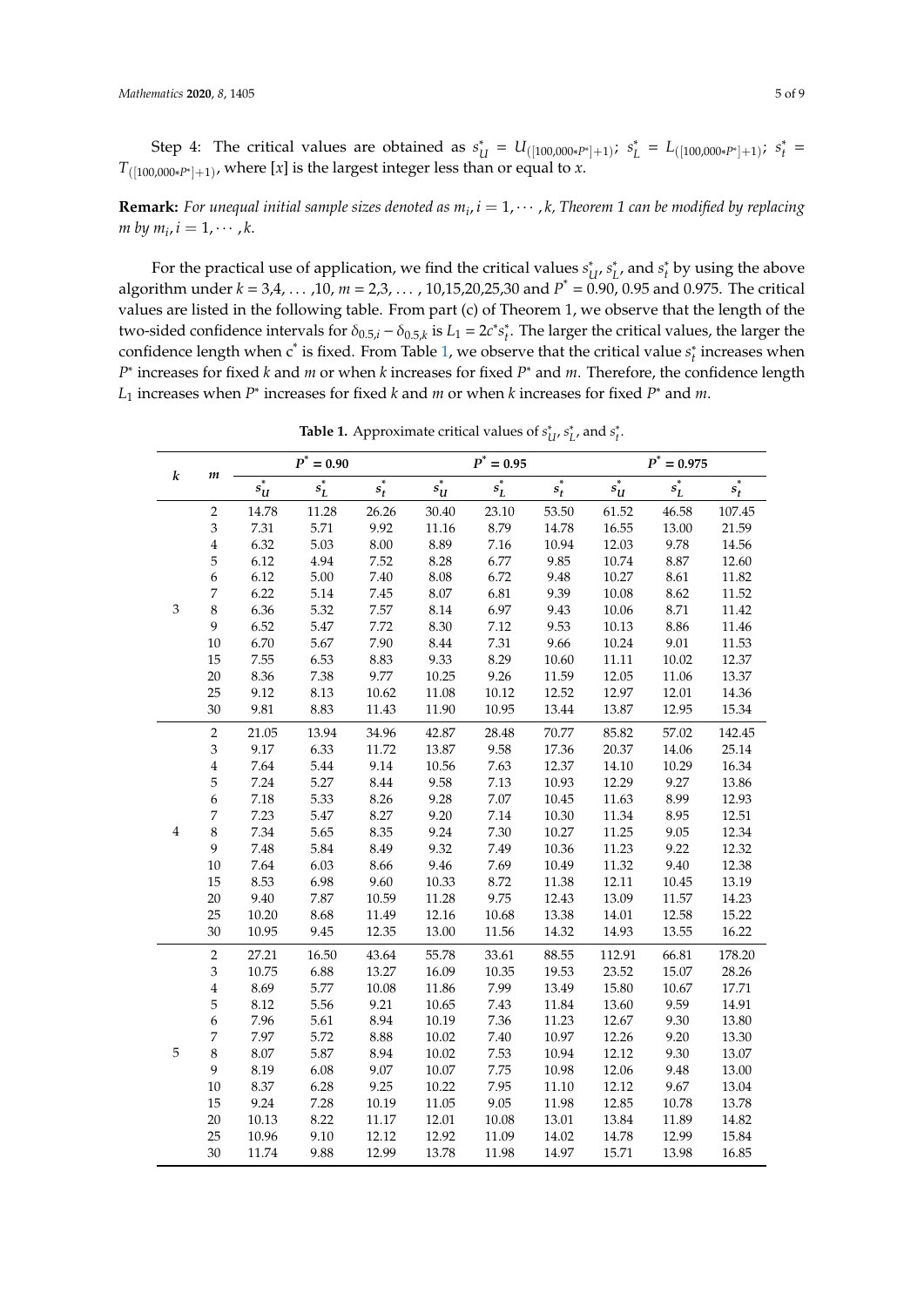|  | Table 1. Cont. |
|--|----------------|
|--|----------------|

| k<br>m<br>$s_L^*$<br>$s_L^*$<br>$s^*_{\mathfrak{U}}$<br>$s_L^\ast$<br>$s_{U}^{\ast}$<br>$s_t^*$<br>$s^*_u$<br>$s_t^*$<br>$s_t^*$<br>51.76<br>105.07<br>136.19<br>76.71<br>211.14<br>$\overline{c}$<br>33.14<br>19.15<br>67.64<br>38.55<br>7.38<br>31.09<br>3<br>12.17<br>14.66<br>18.15<br>10.98<br>21.55<br>26.47<br>15.86<br>$\bf 4$<br>9.58<br>6.06<br>13.00<br>8.32<br>17.26<br>19.08<br>10.89<br>14.57<br>11.08<br>5.78<br>5<br>8.85<br>9.83<br>11.51<br>7.68<br>14.61<br>9.84<br>15.86<br>12.63<br>6<br>8.62<br>5.78<br>9.49<br>10.94<br>7.55<br>13.50<br>9.50<br>11.87<br>14.54<br>7<br>8.57<br>5.93<br>9.40<br>7.60<br>13.00<br>10.69<br>11.55<br>9.43<br>13.92<br>$\,8\,$<br>6<br>8.65<br>6.09<br>9.44<br>7.77<br>12.79<br>10.64<br>11.46<br>9.53<br>13.66<br>9<br>8.76<br>6.27<br>9.54<br>10.69<br>7.93<br>11.50<br>12.75<br>9.68<br>13.58<br>9.69<br>8.90<br>6.47<br>8.14<br>12.74<br>9.84<br>$10\,$<br>10.78<br>11.58<br>13.56<br>9.27<br>15<br>9.78<br>7.52<br>12.47<br>13.44<br>10.99<br>10.64<br>11.61<br>14.28<br>20<br>10.70<br>8.48<br>12.58<br>13.49<br>$14.41\,$<br>15.30<br>11.65<br>10.36<br>12.16<br>25<br>11.57<br>9.38<br>13.52<br>13.28<br>16.37<br>12.63<br>11.37<br>14.53<br>15.40<br>30<br>14.36<br>15.46<br>17.35<br>12.35<br>10.21<br>13.50<br>12.32<br>16.28<br>14.31<br>$\overline{c}$<br>21.78<br>80.06<br>122.99<br>249.19<br>39.31<br>60.49<br>44.01<br>162.06<br>87.46<br>$\ensuremath{\mathfrak{Z}}$<br>7.82<br>20.01<br>29.24<br>33.86<br>13.47<br>15.93<br>11.55<br>23.42<br>16.63<br>$\bf 4$<br>6.31<br>13.97<br>8.63<br>15.46<br>18.48<br>20.25<br>10.35<br>11.61<br>11.43<br>5.99<br>5<br>9.46<br>10.39<br>12.24<br>7.91<br>13.25<br>15.45<br>10.09<br>16.59<br>6<br>5.96<br>9.95<br>11.53<br>7.72<br>14.20<br>15.10<br>9.16<br>12.39<br>9.67<br>7<br>9.83<br>7.79<br>9.08<br>6.09<br>11.24<br>12.02<br>13.61<br>9.62<br>14.41<br>7<br>$\,8\,$<br>9.13<br>6.24<br>9.86<br>$11.18\,$<br>7.92<br>11.93<br>13.38<br>9.69<br>14.16<br>9<br>9.23<br>6.43<br>9.94<br>11.20<br>8.09<br>13.27<br>9.81<br>13.99<br>11.93<br>10<br>9.36<br>6.63<br>11.28<br>8.29<br>13.27<br>$10.08\,$<br>12.01<br>10.02<br>14.02<br>15<br>7.70<br>12.08<br>9.46<br>13.91<br>10.24<br>11.02<br>12.85<br>11.18<br>14.67<br>20<br>8.70<br>12.02<br>13.02<br>14.84<br>12.38<br>11.14<br>10.55<br>13.87<br>15.67<br>25<br>9.63<br>12.01<br>13.00<br>13.96<br>14.89<br>11.61<br>15.82<br>13.50<br>16.73<br>30<br>14.85<br>16.78<br>17.75<br>12.84<br>10.47<br>13.90<br>12.56<br>15.86<br>14.52<br>92.79<br>$\overline{2}$<br>24.27<br>68.97<br>48.74<br>140.29<br>186.20<br>97.45<br>282.34<br>45.50<br>3<br>8.22<br>17.11<br>21.63<br>12.12<br>25.03<br>31.42<br>35.96<br>14.60<br>17.34<br>6.52<br>$\overline{4}$<br>12.28<br>14.92<br>$8.87\,$<br>16.30<br>21.34<br>11.08<br>19.68<br>11.69<br>5<br>6.15<br>10.88<br>12.92<br>8.08<br>13.85<br>16.28<br>10.25<br>17.30<br>10.02<br>$\boldsymbol{6}$<br>7.88<br>14.87<br>9.63<br>6.12<br>10.37<br>12.07<br>12.88<br>9.84<br>15.69<br>7<br>9.53<br>6.23<br>10.22<br>11.77<br>7.92<br>12.49<br>14.20<br>9.74<br>14.95<br>$\,8\,$<br>$\,8\,$<br>9.55<br>6.38<br>10.21<br>8.05<br>13.87<br>9.81<br>14.57<br>11.64<br>12.31<br>9<br>9.65<br>6.57<br>8.23<br>12.34<br>13.80<br>9.95<br>10.31<br>11.67<br>14.46<br>6.77<br>8.44<br>13.70<br>$10\,$<br>9.75<br>10.41<br>11.69<br>12.35<br>10.15<br>14.40<br>15<br>10.62<br>7.84<br>12.47<br>9.61<br>14.34<br>11.35<br>13.19<br>11.37<br>15.04<br>20<br>8.88<br>12.35<br>13.41<br>12.52<br>11.54<br>10.75<br>14.20<br>15.26<br>16.03<br>25<br>12.43<br>9.81<br>13.33<br>14.36<br>11.79<br>15.23<br>16.22<br>17.06 |
|------------------------------------------------------------------------------------------------------------------------------------------------------------------------------------------------------------------------------------------------------------------------------------------------------------------------------------------------------------------------------------------------------------------------------------------------------------------------------------------------------------------------------------------------------------------------------------------------------------------------------------------------------------------------------------------------------------------------------------------------------------------------------------------------------------------------------------------------------------------------------------------------------------------------------------------------------------------------------------------------------------------------------------------------------------------------------------------------------------------------------------------------------------------------------------------------------------------------------------------------------------------------------------------------------------------------------------------------------------------------------------------------------------------------------------------------------------------------------------------------------------------------------------------------------------------------------------------------------------------------------------------------------------------------------------------------------------------------------------------------------------------------------------------------------------------------------------------------------------------------------------------------------------------------------------------------------------------------------------------------------------------------------------------------------------------------------------------------------------------------------------------------------------------------------------------------------------------------------------------------------------------------------------------------------------------------------------------------------------------------------------------------------------------------------------------------------------------------------------------------------------------------------------------------------------------------------------------------------------------------------------------------------------------------------------------------------------------------------------------------------------------------------------------------------------------------------------------------------------------------------------------------------------------------------------------------------------------------------------------------------------------------------------------------------------------------------------------------------------------------------------------------------------------------------------------------------------------------------------------------------------------------------------------------------------------------------------------------------------------------------------------------------------------------------------------------------------------------------------------------------------------------------------------------------------------------------------------------------------------------|
|                                                                                                                                                                                                                                                                                                                                                                                                                                                                                                                                                                                                                                                                                                                                                                                                                                                                                                                                                                                                                                                                                                                                                                                                                                                                                                                                                                                                                                                                                                                                                                                                                                                                                                                                                                                                                                                                                                                                                                                                                                                                                                                                                                                                                                                                                                                                                                                                                                                                                                                                                                                                                                                                                                                                                                                                                                                                                                                                                                                                                                                                                                                                                                                                                                                                                                                                                                                                                                                                                                                                                                                                                        |
|                                                                                                                                                                                                                                                                                                                                                                                                                                                                                                                                                                                                                                                                                                                                                                                                                                                                                                                                                                                                                                                                                                                                                                                                                                                                                                                                                                                                                                                                                                                                                                                                                                                                                                                                                                                                                                                                                                                                                                                                                                                                                                                                                                                                                                                                                                                                                                                                                                                                                                                                                                                                                                                                                                                                                                                                                                                                                                                                                                                                                                                                                                                                                                                                                                                                                                                                                                                                                                                                                                                                                                                                                        |
|                                                                                                                                                                                                                                                                                                                                                                                                                                                                                                                                                                                                                                                                                                                                                                                                                                                                                                                                                                                                                                                                                                                                                                                                                                                                                                                                                                                                                                                                                                                                                                                                                                                                                                                                                                                                                                                                                                                                                                                                                                                                                                                                                                                                                                                                                                                                                                                                                                                                                                                                                                                                                                                                                                                                                                                                                                                                                                                                                                                                                                                                                                                                                                                                                                                                                                                                                                                                                                                                                                                                                                                                                        |
|                                                                                                                                                                                                                                                                                                                                                                                                                                                                                                                                                                                                                                                                                                                                                                                                                                                                                                                                                                                                                                                                                                                                                                                                                                                                                                                                                                                                                                                                                                                                                                                                                                                                                                                                                                                                                                                                                                                                                                                                                                                                                                                                                                                                                                                                                                                                                                                                                                                                                                                                                                                                                                                                                                                                                                                                                                                                                                                                                                                                                                                                                                                                                                                                                                                                                                                                                                                                                                                                                                                                                                                                                        |
|                                                                                                                                                                                                                                                                                                                                                                                                                                                                                                                                                                                                                                                                                                                                                                                                                                                                                                                                                                                                                                                                                                                                                                                                                                                                                                                                                                                                                                                                                                                                                                                                                                                                                                                                                                                                                                                                                                                                                                                                                                                                                                                                                                                                                                                                                                                                                                                                                                                                                                                                                                                                                                                                                                                                                                                                                                                                                                                                                                                                                                                                                                                                                                                                                                                                                                                                                                                                                                                                                                                                                                                                                        |
|                                                                                                                                                                                                                                                                                                                                                                                                                                                                                                                                                                                                                                                                                                                                                                                                                                                                                                                                                                                                                                                                                                                                                                                                                                                                                                                                                                                                                                                                                                                                                                                                                                                                                                                                                                                                                                                                                                                                                                                                                                                                                                                                                                                                                                                                                                                                                                                                                                                                                                                                                                                                                                                                                                                                                                                                                                                                                                                                                                                                                                                                                                                                                                                                                                                                                                                                                                                                                                                                                                                                                                                                                        |
|                                                                                                                                                                                                                                                                                                                                                                                                                                                                                                                                                                                                                                                                                                                                                                                                                                                                                                                                                                                                                                                                                                                                                                                                                                                                                                                                                                                                                                                                                                                                                                                                                                                                                                                                                                                                                                                                                                                                                                                                                                                                                                                                                                                                                                                                                                                                                                                                                                                                                                                                                                                                                                                                                                                                                                                                                                                                                                                                                                                                                                                                                                                                                                                                                                                                                                                                                                                                                                                                                                                                                                                                                        |
|                                                                                                                                                                                                                                                                                                                                                                                                                                                                                                                                                                                                                                                                                                                                                                                                                                                                                                                                                                                                                                                                                                                                                                                                                                                                                                                                                                                                                                                                                                                                                                                                                                                                                                                                                                                                                                                                                                                                                                                                                                                                                                                                                                                                                                                                                                                                                                                                                                                                                                                                                                                                                                                                                                                                                                                                                                                                                                                                                                                                                                                                                                                                                                                                                                                                                                                                                                                                                                                                                                                                                                                                                        |
|                                                                                                                                                                                                                                                                                                                                                                                                                                                                                                                                                                                                                                                                                                                                                                                                                                                                                                                                                                                                                                                                                                                                                                                                                                                                                                                                                                                                                                                                                                                                                                                                                                                                                                                                                                                                                                                                                                                                                                                                                                                                                                                                                                                                                                                                                                                                                                                                                                                                                                                                                                                                                                                                                                                                                                                                                                                                                                                                                                                                                                                                                                                                                                                                                                                                                                                                                                                                                                                                                                                                                                                                                        |
|                                                                                                                                                                                                                                                                                                                                                                                                                                                                                                                                                                                                                                                                                                                                                                                                                                                                                                                                                                                                                                                                                                                                                                                                                                                                                                                                                                                                                                                                                                                                                                                                                                                                                                                                                                                                                                                                                                                                                                                                                                                                                                                                                                                                                                                                                                                                                                                                                                                                                                                                                                                                                                                                                                                                                                                                                                                                                                                                                                                                                                                                                                                                                                                                                                                                                                                                                                                                                                                                                                                                                                                                                        |
|                                                                                                                                                                                                                                                                                                                                                                                                                                                                                                                                                                                                                                                                                                                                                                                                                                                                                                                                                                                                                                                                                                                                                                                                                                                                                                                                                                                                                                                                                                                                                                                                                                                                                                                                                                                                                                                                                                                                                                                                                                                                                                                                                                                                                                                                                                                                                                                                                                                                                                                                                                                                                                                                                                                                                                                                                                                                                                                                                                                                                                                                                                                                                                                                                                                                                                                                                                                                                                                                                                                                                                                                                        |
|                                                                                                                                                                                                                                                                                                                                                                                                                                                                                                                                                                                                                                                                                                                                                                                                                                                                                                                                                                                                                                                                                                                                                                                                                                                                                                                                                                                                                                                                                                                                                                                                                                                                                                                                                                                                                                                                                                                                                                                                                                                                                                                                                                                                                                                                                                                                                                                                                                                                                                                                                                                                                                                                                                                                                                                                                                                                                                                                                                                                                                                                                                                                                                                                                                                                                                                                                                                                                                                                                                                                                                                                                        |
|                                                                                                                                                                                                                                                                                                                                                                                                                                                                                                                                                                                                                                                                                                                                                                                                                                                                                                                                                                                                                                                                                                                                                                                                                                                                                                                                                                                                                                                                                                                                                                                                                                                                                                                                                                                                                                                                                                                                                                                                                                                                                                                                                                                                                                                                                                                                                                                                                                                                                                                                                                                                                                                                                                                                                                                                                                                                                                                                                                                                                                                                                                                                                                                                                                                                                                                                                                                                                                                                                                                                                                                                                        |
|                                                                                                                                                                                                                                                                                                                                                                                                                                                                                                                                                                                                                                                                                                                                                                                                                                                                                                                                                                                                                                                                                                                                                                                                                                                                                                                                                                                                                                                                                                                                                                                                                                                                                                                                                                                                                                                                                                                                                                                                                                                                                                                                                                                                                                                                                                                                                                                                                                                                                                                                                                                                                                                                                                                                                                                                                                                                                                                                                                                                                                                                                                                                                                                                                                                                                                                                                                                                                                                                                                                                                                                                                        |
|                                                                                                                                                                                                                                                                                                                                                                                                                                                                                                                                                                                                                                                                                                                                                                                                                                                                                                                                                                                                                                                                                                                                                                                                                                                                                                                                                                                                                                                                                                                                                                                                                                                                                                                                                                                                                                                                                                                                                                                                                                                                                                                                                                                                                                                                                                                                                                                                                                                                                                                                                                                                                                                                                                                                                                                                                                                                                                                                                                                                                                                                                                                                                                                                                                                                                                                                                                                                                                                                                                                                                                                                                        |
|                                                                                                                                                                                                                                                                                                                                                                                                                                                                                                                                                                                                                                                                                                                                                                                                                                                                                                                                                                                                                                                                                                                                                                                                                                                                                                                                                                                                                                                                                                                                                                                                                                                                                                                                                                                                                                                                                                                                                                                                                                                                                                                                                                                                                                                                                                                                                                                                                                                                                                                                                                                                                                                                                                                                                                                                                                                                                                                                                                                                                                                                                                                                                                                                                                                                                                                                                                                                                                                                                                                                                                                                                        |
|                                                                                                                                                                                                                                                                                                                                                                                                                                                                                                                                                                                                                                                                                                                                                                                                                                                                                                                                                                                                                                                                                                                                                                                                                                                                                                                                                                                                                                                                                                                                                                                                                                                                                                                                                                                                                                                                                                                                                                                                                                                                                                                                                                                                                                                                                                                                                                                                                                                                                                                                                                                                                                                                                                                                                                                                                                                                                                                                                                                                                                                                                                                                                                                                                                                                                                                                                                                                                                                                                                                                                                                                                        |
|                                                                                                                                                                                                                                                                                                                                                                                                                                                                                                                                                                                                                                                                                                                                                                                                                                                                                                                                                                                                                                                                                                                                                                                                                                                                                                                                                                                                                                                                                                                                                                                                                                                                                                                                                                                                                                                                                                                                                                                                                                                                                                                                                                                                                                                                                                                                                                                                                                                                                                                                                                                                                                                                                                                                                                                                                                                                                                                                                                                                                                                                                                                                                                                                                                                                                                                                                                                                                                                                                                                                                                                                                        |
|                                                                                                                                                                                                                                                                                                                                                                                                                                                                                                                                                                                                                                                                                                                                                                                                                                                                                                                                                                                                                                                                                                                                                                                                                                                                                                                                                                                                                                                                                                                                                                                                                                                                                                                                                                                                                                                                                                                                                                                                                                                                                                                                                                                                                                                                                                                                                                                                                                                                                                                                                                                                                                                                                                                                                                                                                                                                                                                                                                                                                                                                                                                                                                                                                                                                                                                                                                                                                                                                                                                                                                                                                        |
|                                                                                                                                                                                                                                                                                                                                                                                                                                                                                                                                                                                                                                                                                                                                                                                                                                                                                                                                                                                                                                                                                                                                                                                                                                                                                                                                                                                                                                                                                                                                                                                                                                                                                                                                                                                                                                                                                                                                                                                                                                                                                                                                                                                                                                                                                                                                                                                                                                                                                                                                                                                                                                                                                                                                                                                                                                                                                                                                                                                                                                                                                                                                                                                                                                                                                                                                                                                                                                                                                                                                                                                                                        |
|                                                                                                                                                                                                                                                                                                                                                                                                                                                                                                                                                                                                                                                                                                                                                                                                                                                                                                                                                                                                                                                                                                                                                                                                                                                                                                                                                                                                                                                                                                                                                                                                                                                                                                                                                                                                                                                                                                                                                                                                                                                                                                                                                                                                                                                                                                                                                                                                                                                                                                                                                                                                                                                                                                                                                                                                                                                                                                                                                                                                                                                                                                                                                                                                                                                                                                                                                                                                                                                                                                                                                                                                                        |
|                                                                                                                                                                                                                                                                                                                                                                                                                                                                                                                                                                                                                                                                                                                                                                                                                                                                                                                                                                                                                                                                                                                                                                                                                                                                                                                                                                                                                                                                                                                                                                                                                                                                                                                                                                                                                                                                                                                                                                                                                                                                                                                                                                                                                                                                                                                                                                                                                                                                                                                                                                                                                                                                                                                                                                                                                                                                                                                                                                                                                                                                                                                                                                                                                                                                                                                                                                                                                                                                                                                                                                                                                        |
|                                                                                                                                                                                                                                                                                                                                                                                                                                                                                                                                                                                                                                                                                                                                                                                                                                                                                                                                                                                                                                                                                                                                                                                                                                                                                                                                                                                                                                                                                                                                                                                                                                                                                                                                                                                                                                                                                                                                                                                                                                                                                                                                                                                                                                                                                                                                                                                                                                                                                                                                                                                                                                                                                                                                                                                                                                                                                                                                                                                                                                                                                                                                                                                                                                                                                                                                                                                                                                                                                                                                                                                                                        |
|                                                                                                                                                                                                                                                                                                                                                                                                                                                                                                                                                                                                                                                                                                                                                                                                                                                                                                                                                                                                                                                                                                                                                                                                                                                                                                                                                                                                                                                                                                                                                                                                                                                                                                                                                                                                                                                                                                                                                                                                                                                                                                                                                                                                                                                                                                                                                                                                                                                                                                                                                                                                                                                                                                                                                                                                                                                                                                                                                                                                                                                                                                                                                                                                                                                                                                                                                                                                                                                                                                                                                                                                                        |
|                                                                                                                                                                                                                                                                                                                                                                                                                                                                                                                                                                                                                                                                                                                                                                                                                                                                                                                                                                                                                                                                                                                                                                                                                                                                                                                                                                                                                                                                                                                                                                                                                                                                                                                                                                                                                                                                                                                                                                                                                                                                                                                                                                                                                                                                                                                                                                                                                                                                                                                                                                                                                                                                                                                                                                                                                                                                                                                                                                                                                                                                                                                                                                                                                                                                                                                                                                                                                                                                                                                                                                                                                        |
|                                                                                                                                                                                                                                                                                                                                                                                                                                                                                                                                                                                                                                                                                                                                                                                                                                                                                                                                                                                                                                                                                                                                                                                                                                                                                                                                                                                                                                                                                                                                                                                                                                                                                                                                                                                                                                                                                                                                                                                                                                                                                                                                                                                                                                                                                                                                                                                                                                                                                                                                                                                                                                                                                                                                                                                                                                                                                                                                                                                                                                                                                                                                                                                                                                                                                                                                                                                                                                                                                                                                                                                                                        |
|                                                                                                                                                                                                                                                                                                                                                                                                                                                                                                                                                                                                                                                                                                                                                                                                                                                                                                                                                                                                                                                                                                                                                                                                                                                                                                                                                                                                                                                                                                                                                                                                                                                                                                                                                                                                                                                                                                                                                                                                                                                                                                                                                                                                                                                                                                                                                                                                                                                                                                                                                                                                                                                                                                                                                                                                                                                                                                                                                                                                                                                                                                                                                                                                                                                                                                                                                                                                                                                                                                                                                                                                                        |
|                                                                                                                                                                                                                                                                                                                                                                                                                                                                                                                                                                                                                                                                                                                                                                                                                                                                                                                                                                                                                                                                                                                                                                                                                                                                                                                                                                                                                                                                                                                                                                                                                                                                                                                                                                                                                                                                                                                                                                                                                                                                                                                                                                                                                                                                                                                                                                                                                                                                                                                                                                                                                                                                                                                                                                                                                                                                                                                                                                                                                                                                                                                                                                                                                                                                                                                                                                                                                                                                                                                                                                                                                        |
|                                                                                                                                                                                                                                                                                                                                                                                                                                                                                                                                                                                                                                                                                                                                                                                                                                                                                                                                                                                                                                                                                                                                                                                                                                                                                                                                                                                                                                                                                                                                                                                                                                                                                                                                                                                                                                                                                                                                                                                                                                                                                                                                                                                                                                                                                                                                                                                                                                                                                                                                                                                                                                                                                                                                                                                                                                                                                                                                                                                                                                                                                                                                                                                                                                                                                                                                                                                                                                                                                                                                                                                                                        |
|                                                                                                                                                                                                                                                                                                                                                                                                                                                                                                                                                                                                                                                                                                                                                                                                                                                                                                                                                                                                                                                                                                                                                                                                                                                                                                                                                                                                                                                                                                                                                                                                                                                                                                                                                                                                                                                                                                                                                                                                                                                                                                                                                                                                                                                                                                                                                                                                                                                                                                                                                                                                                                                                                                                                                                                                                                                                                                                                                                                                                                                                                                                                                                                                                                                                                                                                                                                                                                                                                                                                                                                                                        |
|                                                                                                                                                                                                                                                                                                                                                                                                                                                                                                                                                                                                                                                                                                                                                                                                                                                                                                                                                                                                                                                                                                                                                                                                                                                                                                                                                                                                                                                                                                                                                                                                                                                                                                                                                                                                                                                                                                                                                                                                                                                                                                                                                                                                                                                                                                                                                                                                                                                                                                                                                                                                                                                                                                                                                                                                                                                                                                                                                                                                                                                                                                                                                                                                                                                                                                                                                                                                                                                                                                                                                                                                                        |
|                                                                                                                                                                                                                                                                                                                                                                                                                                                                                                                                                                                                                                                                                                                                                                                                                                                                                                                                                                                                                                                                                                                                                                                                                                                                                                                                                                                                                                                                                                                                                                                                                                                                                                                                                                                                                                                                                                                                                                                                                                                                                                                                                                                                                                                                                                                                                                                                                                                                                                                                                                                                                                                                                                                                                                                                                                                                                                                                                                                                                                                                                                                                                                                                                                                                                                                                                                                                                                                                                                                                                                                                                        |
|                                                                                                                                                                                                                                                                                                                                                                                                                                                                                                                                                                                                                                                                                                                                                                                                                                                                                                                                                                                                                                                                                                                                                                                                                                                                                                                                                                                                                                                                                                                                                                                                                                                                                                                                                                                                                                                                                                                                                                                                                                                                                                                                                                                                                                                                                                                                                                                                                                                                                                                                                                                                                                                                                                                                                                                                                                                                                                                                                                                                                                                                                                                                                                                                                                                                                                                                                                                                                                                                                                                                                                                                                        |
|                                                                                                                                                                                                                                                                                                                                                                                                                                                                                                                                                                                                                                                                                                                                                                                                                                                                                                                                                                                                                                                                                                                                                                                                                                                                                                                                                                                                                                                                                                                                                                                                                                                                                                                                                                                                                                                                                                                                                                                                                                                                                                                                                                                                                                                                                                                                                                                                                                                                                                                                                                                                                                                                                                                                                                                                                                                                                                                                                                                                                                                                                                                                                                                                                                                                                                                                                                                                                                                                                                                                                                                                                        |
|                                                                                                                                                                                                                                                                                                                                                                                                                                                                                                                                                                                                                                                                                                                                                                                                                                                                                                                                                                                                                                                                                                                                                                                                                                                                                                                                                                                                                                                                                                                                                                                                                                                                                                                                                                                                                                                                                                                                                                                                                                                                                                                                                                                                                                                                                                                                                                                                                                                                                                                                                                                                                                                                                                                                                                                                                                                                                                                                                                                                                                                                                                                                                                                                                                                                                                                                                                                                                                                                                                                                                                                                                        |
|                                                                                                                                                                                                                                                                                                                                                                                                                                                                                                                                                                                                                                                                                                                                                                                                                                                                                                                                                                                                                                                                                                                                                                                                                                                                                                                                                                                                                                                                                                                                                                                                                                                                                                                                                                                                                                                                                                                                                                                                                                                                                                                                                                                                                                                                                                                                                                                                                                                                                                                                                                                                                                                                                                                                                                                                                                                                                                                                                                                                                                                                                                                                                                                                                                                                                                                                                                                                                                                                                                                                                                                                                        |
|                                                                                                                                                                                                                                                                                                                                                                                                                                                                                                                                                                                                                                                                                                                                                                                                                                                                                                                                                                                                                                                                                                                                                                                                                                                                                                                                                                                                                                                                                                                                                                                                                                                                                                                                                                                                                                                                                                                                                                                                                                                                                                                                                                                                                                                                                                                                                                                                                                                                                                                                                                                                                                                                                                                                                                                                                                                                                                                                                                                                                                                                                                                                                                                                                                                                                                                                                                                                                                                                                                                                                                                                                        |
|                                                                                                                                                                                                                                                                                                                                                                                                                                                                                                                                                                                                                                                                                                                                                                                                                                                                                                                                                                                                                                                                                                                                                                                                                                                                                                                                                                                                                                                                                                                                                                                                                                                                                                                                                                                                                                                                                                                                                                                                                                                                                                                                                                                                                                                                                                                                                                                                                                                                                                                                                                                                                                                                                                                                                                                                                                                                                                                                                                                                                                                                                                                                                                                                                                                                                                                                                                                                                                                                                                                                                                                                                        |
| 13.67<br>17.19<br>30<br>13.27<br>10.68<br>14.27<br>15.28<br>12.78<br>16.24<br>14.76<br>18.12                                                                                                                                                                                                                                                                                                                                                                                                                                                                                                                                                                                                                                                                                                                                                                                                                                                                                                                                                                                                                                                                                                                                                                                                                                                                                                                                                                                                                                                                                                                                                                                                                                                                                                                                                                                                                                                                                                                                                                                                                                                                                                                                                                                                                                                                                                                                                                                                                                                                                                                                                                                                                                                                                                                                                                                                                                                                                                                                                                                                                                                                                                                                                                                                                                                                                                                                                                                                                                                                                                                           |
| $\overline{2}$<br>26.67<br>51.55<br>77.45<br>105.29<br>53.72<br>158.46<br>213.80<br>108.06<br>319.87                                                                                                                                                                                                                                                                                                                                                                                                                                                                                                                                                                                                                                                                                                                                                                                                                                                                                                                                                                                                                                                                                                                                                                                                                                                                                                                                                                                                                                                                                                                                                                                                                                                                                                                                                                                                                                                                                                                                                                                                                                                                                                                                                                                                                                                                                                                                                                                                                                                                                                                                                                                                                                                                                                                                                                                                                                                                                                                                                                                                                                                                                                                                                                                                                                                                                                                                                                                                                                                                                                                   |
| 3<br>15.70<br>8.60<br>18.23<br>23.24<br>12.62<br>33.73<br>18.05<br>38.33<br>26.66                                                                                                                                                                                                                                                                                                                                                                                                                                                                                                                                                                                                                                                                                                                                                                                                                                                                                                                                                                                                                                                                                                                                                                                                                                                                                                                                                                                                                                                                                                                                                                                                                                                                                                                                                                                                                                                                                                                                                                                                                                                                                                                                                                                                                                                                                                                                                                                                                                                                                                                                                                                                                                                                                                                                                                                                                                                                                                                                                                                                                                                                                                                                                                                                                                                                                                                                                                                                                                                                                                                                      |
| $\overline{4}$<br>11.70<br>6.74<br>12.85<br>15.76<br>9.12<br>17.08<br>20.76<br>11.97<br>22.33                                                                                                                                                                                                                                                                                                                                                                                                                                                                                                                                                                                                                                                                                                                                                                                                                                                                                                                                                                                                                                                                                                                                                                                                                                                                                                                                                                                                                                                                                                                                                                                                                                                                                                                                                                                                                                                                                                                                                                                                                                                                                                                                                                                                                                                                                                                                                                                                                                                                                                                                                                                                                                                                                                                                                                                                                                                                                                                                                                                                                                                                                                                                                                                                                                                                                                                                                                                                                                                                                                                          |
| 5<br>10.51<br>6.29<br>8.22<br>16.94<br>17.92<br>11.32<br>13.48<br>14.37<br>10.42                                                                                                                                                                                                                                                                                                                                                                                                                                                                                                                                                                                                                                                                                                                                                                                                                                                                                                                                                                                                                                                                                                                                                                                                                                                                                                                                                                                                                                                                                                                                                                                                                                                                                                                                                                                                                                                                                                                                                                                                                                                                                                                                                                                                                                                                                                                                                                                                                                                                                                                                                                                                                                                                                                                                                                                                                                                                                                                                                                                                                                                                                                                                                                                                                                                                                                                                                                                                                                                                                                                                       |
| $\boldsymbol{6}$<br>6.25<br>10.08<br>10.76<br>12.60<br>8.00<br>13.32<br>15.42<br>9.94<br>16.18                                                                                                                                                                                                                                                                                                                                                                                                                                                                                                                                                                                                                                                                                                                                                                                                                                                                                                                                                                                                                                                                                                                                                                                                                                                                                                                                                                                                                                                                                                                                                                                                                                                                                                                                                                                                                                                                                                                                                                                                                                                                                                                                                                                                                                                                                                                                                                                                                                                                                                                                                                                                                                                                                                                                                                                                                                                                                                                                                                                                                                                                                                                                                                                                                                                                                                                                                                                                                                                                                                                         |
| $\boldsymbol{7}$<br>9.93<br>6.34<br>10.57<br>12.19<br>8.03<br>14.66<br>9.86<br>15.37<br>12.86                                                                                                                                                                                                                                                                                                                                                                                                                                                                                                                                                                                                                                                                                                                                                                                                                                                                                                                                                                                                                                                                                                                                                                                                                                                                                                                                                                                                                                                                                                                                                                                                                                                                                                                                                                                                                                                                                                                                                                                                                                                                                                                                                                                                                                                                                                                                                                                                                                                                                                                                                                                                                                                                                                                                                                                                                                                                                                                                                                                                                                                                                                                                                                                                                                                                                                                                                                                                                                                                                                                          |
| 9<br>$\,8\,$<br>9.92<br>6.51<br>10.55<br>12.05<br>8.18<br>14.30<br>9.96<br>14.96<br>12.68                                                                                                                                                                                                                                                                                                                                                                                                                                                                                                                                                                                                                                                                                                                                                                                                                                                                                                                                                                                                                                                                                                                                                                                                                                                                                                                                                                                                                                                                                                                                                                                                                                                                                                                                                                                                                                                                                                                                                                                                                                                                                                                                                                                                                                                                                                                                                                                                                                                                                                                                                                                                                                                                                                                                                                                                                                                                                                                                                                                                                                                                                                                                                                                                                                                                                                                                                                                                                                                                                                                              |
| 9<br>9.97<br>6.68<br>12.01<br>8.33<br>12.62<br>14.15<br>14.78<br>10.59<br>10.06                                                                                                                                                                                                                                                                                                                                                                                                                                                                                                                                                                                                                                                                                                                                                                                                                                                                                                                                                                                                                                                                                                                                                                                                                                                                                                                                                                                                                                                                                                                                                                                                                                                                                                                                                                                                                                                                                                                                                                                                                                                                                                                                                                                                                                                                                                                                                                                                                                                                                                                                                                                                                                                                                                                                                                                                                                                                                                                                                                                                                                                                                                                                                                                                                                                                                                                                                                                                                                                                                                                                        |
| 10<br>10.10<br>6.89<br>10.73<br>12.08<br>8.54<br>12.70<br>14.12<br>10.28<br>14.75                                                                                                                                                                                                                                                                                                                                                                                                                                                                                                                                                                                                                                                                                                                                                                                                                                                                                                                                                                                                                                                                                                                                                                                                                                                                                                                                                                                                                                                                                                                                                                                                                                                                                                                                                                                                                                                                                                                                                                                                                                                                                                                                                                                                                                                                                                                                                                                                                                                                                                                                                                                                                                                                                                                                                                                                                                                                                                                                                                                                                                                                                                                                                                                                                                                                                                                                                                                                                                                                                                                                      |
| 15<br>10.95<br>7.98<br>12.82<br>9.73<br>$14.68\,$<br>15.34<br>11.64<br>13.48<br>11.48                                                                                                                                                                                                                                                                                                                                                                                                                                                                                                                                                                                                                                                                                                                                                                                                                                                                                                                                                                                                                                                                                                                                                                                                                                                                                                                                                                                                                                                                                                                                                                                                                                                                                                                                                                                                                                                                                                                                                                                                                                                                                                                                                                                                                                                                                                                                                                                                                                                                                                                                                                                                                                                                                                                                                                                                                                                                                                                                                                                                                                                                                                                                                                                                                                                                                                                                                                                                                                                                                                                                  |
| 20<br>9.01<br>13.76<br>$10.88\,$<br>14.49<br>15.59<br>11.88<br>12.65<br>12.68<br>16.30                                                                                                                                                                                                                                                                                                                                                                                                                                                                                                                                                                                                                                                                                                                                                                                                                                                                                                                                                                                                                                                                                                                                                                                                                                                                                                                                                                                                                                                                                                                                                                                                                                                                                                                                                                                                                                                                                                                                                                                                                                                                                                                                                                                                                                                                                                                                                                                                                                                                                                                                                                                                                                                                                                                                                                                                                                                                                                                                                                                                                                                                                                                                                                                                                                                                                                                                                                                                                                                                                                                                 |
| 25<br>12.77<br>9.98<br>13.63<br>14.71<br>11.96<br>15.53<br>16.58<br>13.86<br>17.39                                                                                                                                                                                                                                                                                                                                                                                                                                                                                                                                                                                                                                                                                                                                                                                                                                                                                                                                                                                                                                                                                                                                                                                                                                                                                                                                                                                                                                                                                                                                                                                                                                                                                                                                                                                                                                                                                                                                                                                                                                                                                                                                                                                                                                                                                                                                                                                                                                                                                                                                                                                                                                                                                                                                                                                                                                                                                                                                                                                                                                                                                                                                                                                                                                                                                                                                                                                                                                                                                                                                     |
| 30<br>13.63<br>14.57<br>15.64<br>12.95<br>17.54<br>14.92<br>18.41<br>10.85<br>16.52                                                                                                                                                                                                                                                                                                                                                                                                                                                                                                                                                                                                                                                                                                                                                                                                                                                                                                                                                                                                                                                                                                                                                                                                                                                                                                                                                                                                                                                                                                                                                                                                                                                                                                                                                                                                                                                                                                                                                                                                                                                                                                                                                                                                                                                                                                                                                                                                                                                                                                                                                                                                                                                                                                                                                                                                                                                                                                                                                                                                                                                                                                                                                                                                                                                                                                                                                                                                                                                                                                                                    |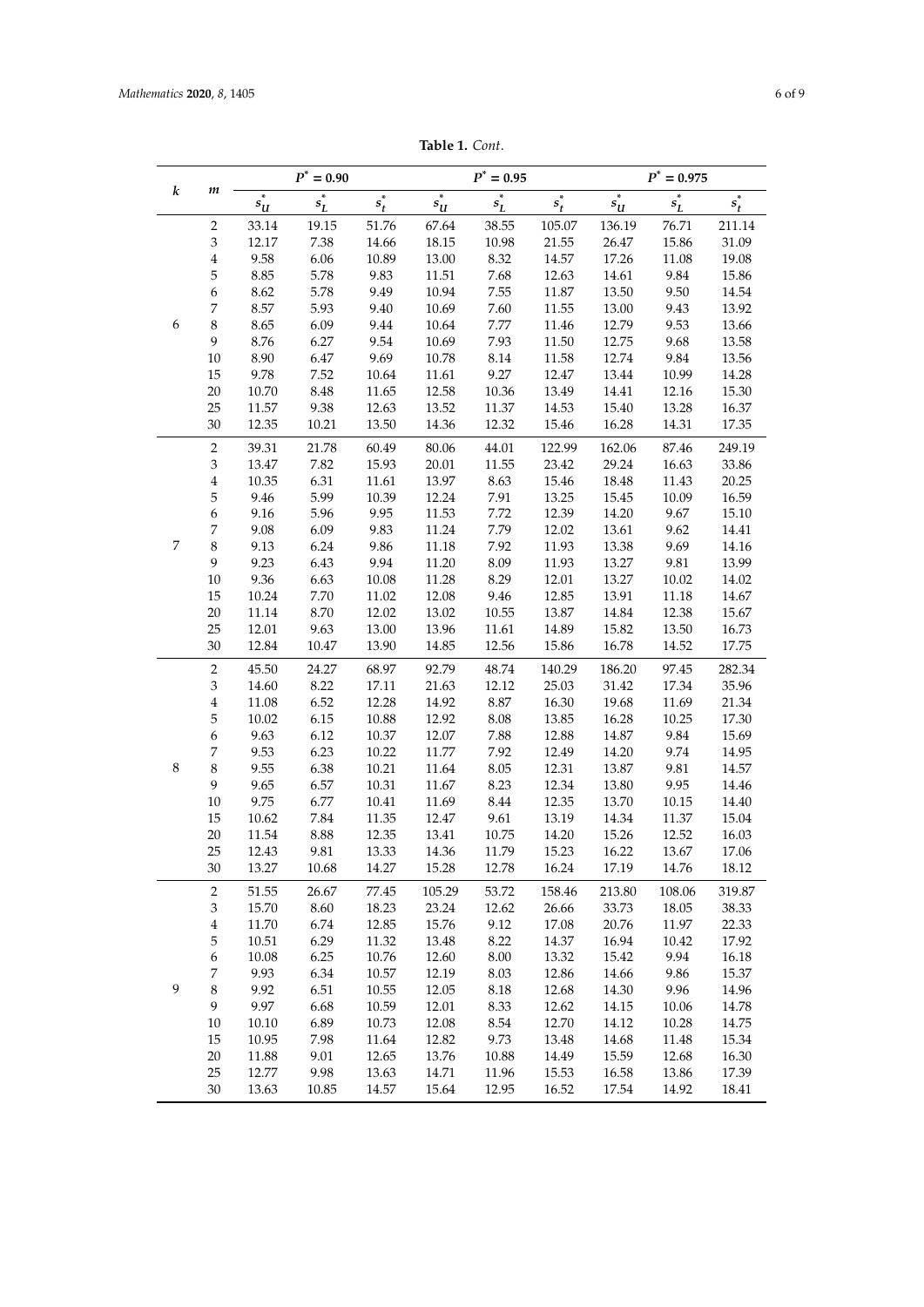<span id="page-6-1"></span>

| k  | $\boldsymbol{m}$ | $P^* = 0.90$      |            |                 | $P^* = 0.95$                 |            |            | $P^* = 0.975$           |                 |            |
|----|------------------|-------------------|------------|-----------------|------------------------------|------------|------------|-------------------------|-----------------|------------|
|    |                  | $\ast$<br>$s_{U}$ | *<br>$s_L$ | $\ast$<br>$s_t$ | $\ast$<br>$s_{\mathfrak{U}}$ | *<br>$s_L$ | *<br>$s_t$ | *<br>$s_{\mathfrak{U}}$ | $\ast$<br>$s_L$ | *<br>$s_t$ |
|    | 2                | 57.40             | 29.34      | 86.01           | 117.14                       | 59.19      | 175.47     | 237.09                  | 118.10          | 352.95     |
|    | 3                | 16.70             | 8.95       | 19.24           | 24.59                        | 13.04      | 28.02      | 35.59                   | 18.63           | 40.30      |
|    | 4                | 12.28             | 6.92       | 13.39           | 16.46                        | 9.34       | 17.79      | 21.66                   | 12.24           | 23.22      |
|    | 5                | 10.94             | 6.45       | 11.72           | 14.00                        | 8.40       | 14.87      | 17.58                   | 10.61           | 18.54      |
| 10 | 6                | 10.45             | 6.35       | 11.11           | 13.02                        | 8.13       | 13.73      | 15.93                   | 10.09           | 16.68      |
|    | 7                | 10.27             | 6.43       | 10.88           | 12.59                        | 8.14       | 13.20      | 15.10                   | 9.96            | 15.78      |
|    | 8                | 10.23             | 6.60       | 10.81           | 12.38                        | 8.27       | 12.99      | 14.69                   | 10.05           | 15.31      |
|    | 9                | 10.33             | 6.79       | 10.90           | 12.41                        | 8.45       | 12.98      | 14.55                   | 10.18           | 15.14      |
|    | 10               | 10.43             | 6.98       | 11.01           | 12.41                        | 8.65       | 13.00      | 14.51                   | 10.37           | 15.09      |
|    | 15               | 11.23             | 8.09       | 11.88           | 13.11                        | 9.85       | 13.73      | 14.99                   | 11.59           | 15.62      |
|    | 20               | 12.17             | 9.14       | 12.88           | 14.04                        | 10.99      | 14.74      | 15.89                   | 12.79           | 16.57      |
|    | 25               | 13.08             | 10.10      | 13.89           | 15.02                        | 12.08      | 15.78      | 16.88                   | 13.95           | 17.65      |
|    | 30               | 13.95             | 11.02      | 14.84           | 15.94                        | 13.09      | 16.79      | 17.83                   | 15.06           | 18.66      |
|    |                  |                   |            |                 |                              |            |            |                         |                 |            |

**Table 1.** *Cont*.

## <span id="page-6-0"></span>**3. Example**

Referring to Maurya et al. [\[11\]](#page-8-10), the example of survival days of patients with inoperable lung cancer who were subjected to a standard chemotherapeutic agent is used to illustrate our proposed multiple comparison procedures with the control in Theorem 1. The patients are divided into four categories based on the histological type of their tumor: squamous, small, adeno, and large. The data are a part of a larger data set collected by the Veterans Administrative Lung Cancer Study Group in the United States. The survival days of 9 patients for four kinds of lung cancer are listed in Table [2:](#page-6-2)

**Table 2.** Survival times for four categories of lung cancer.

<span id="page-6-2"></span>

|               | Category | m |     |     |     |     | <b>Survival Times</b> |     |     |     |     |
|---------------|----------|---|-----|-----|-----|-----|-----------------------|-----|-----|-----|-----|
|               | Squamous | 9 | 72  | 10  | -81 | 110 | 100                   | 42  |     | 25  | 11  |
| $\mathcal{P}$ | Small    | 9 | 30  | 13  | 23  | 16  | 21                    | 18  | 20  | 27  | 31  |
| 3             | Adeno    | 9 | 8   | 92  | 35  | 117 | 132                   | 12  | 162 | 3   | 95  |
| 4             | Large    |   | 177 | 162 | 553 | 200 | 156                   | 182 | 143 | 105 | 103 |

Maurya et al. [\[11\]](#page-8-10) had indicated that the data in the four categories may be assumed to be drawn from the two-parameter exponential distributions  $E(\theta_i, \sigma_i)$ ,  $i = 1, \cdots, k$ . We regard the first category as the control population.

The required statistics and critical values for  $P^* = 0.90$ , 0.95 and 0.975 are summarized in Table [3.](#page-6-3)

**Table 3.** The required statistics and critical values.

<span id="page-6-3"></span>

| <b>Statistics</b>                        | Category 1 | Category 2 | Category 3    | Category 4 |
|------------------------------------------|------------|------------|---------------|------------|
| Y;                                       | 8          | 13         | 3             | 103        |
| $S_i$                                    | 48.375     | 10.250     | 78.265        | 106.750    |
|                                          | 11.861     |            |               |            |
| $Y_i - Y_1$                              |            | 5          | $-5$          | 95         |
| $(m \ln 2 - 1)(S_i - S_1)/m$             |            | $-22.190$  | 17.397        | 33.976     |
| $Y_i - Y_1 + (m \ln 2 - 1)(S_i - S_1)/m$ |            | $-17.190$  | 12.397        | 128.976    |
| $p^*$                                    | $s^*_{U}$  | $S_I^*$    | $S^*_{\iota}$ |            |
| 0.900                                    | 7.48       | 5.84       | 8.49          |            |
| 0.950                                    | 9.32       | 7.49       | 10.36         |            |
| 0.975                                    | 11.23      | 9.22       | 12.32         |            |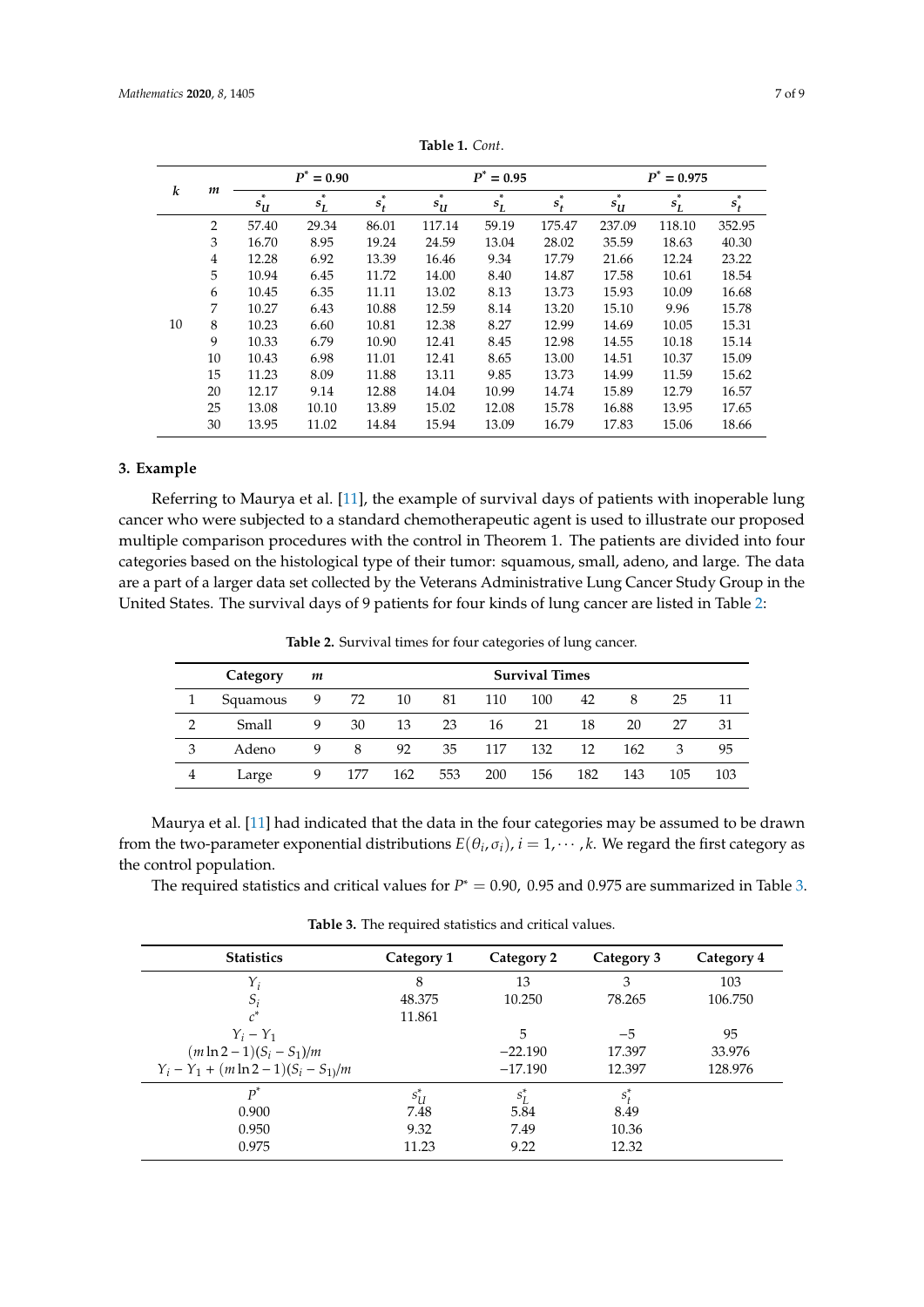The upper confidence bounds and the lower confidence bounds for  $\delta_{0.5,i} - \delta_{0.5,1}$ , *i* = 2,3,4 under confidence coefficients 0.90, 0.95, and 0.975 are listed in Table [4](#page-7-1) using parts (a) and (b) in Theorem 1. Since all upper bounds are positive, no categories are selected in a subset of all treatment populations which are worse than the control population (Category 1 lung cancer). Since only Category 4 has positive lower bound for all confidence coefficients, we conclude that only Category 4 is selected in a subset of all treatment populations which are better than the control population with the probability of correct selection being at least 0.90, 0.95, and 0.975.

 $Y_i - Y_4 + (mln2-1)(S_i - S_4)/m + c^* s^*_{U'} Y_i - Y_4 + (mln2-1)(S_i - S_4)/m - c^* s$ **\*** *L* **90% 95% 97.5%**  $\delta_{0.5,2} - \delta_{0.5,1}$  71.530, −86.458 93.355, −106.029 116.009, −126.548<br>  $\delta_{0.5,3} - \delta_{0.5,1}$  101.117, −56.871 122.942, −76.442 145.596, −96.961  $\delta_{0.5,3} - \delta_{0.5,1}$  101.117, -56.871 122.942, -76.442 145.596, -96.961<br>  $\delta_{0.5,4} - \delta_{0.5,1}$  217.696, 59.708 239.521, 40.137 262.175, 19.618 217.696, 59.708

<span id="page-7-1"></span>**Table 4.** The 90%, 95%, and 97.5% upper bounds (the number before comma) and lower bounds (the

number after comma) for three categories compared with the control category (Category 1).

The two-sided confidence intervals for  $\delta_{0.5,i}$  −  $\delta_{0.5,1}$ , *i* = 2,3,4 with confidence coefficients 0.90, 0.95, and 0.975 are computed using part (c) in Theorem 1 and the results are listed in Table [5.](#page-7-2) For confidence levels of 0.90 and 0.95, only the confidence interval for Category 4 does not contain zero and the lower limit is positive. We conclude that only Category 4 has median survival days better than Category 1. For confidence level of 0.975, no categories are identified to have median survival days greater than Category 1 in terms of median survival days.

<span id="page-7-2"></span>**Table 5.** The 90%, 95% and 97.5% two-sided confidence intervals for three categories compared with the control category (Category 1).

|                                   | $Y_i - Y_4 + (mln2-1)(S_i - S_4)/m + c^*s_{i}^*$ , $Y_i - Y_4 + (mln2-1)(S_i - S_4)/m - c^*s_i^*$ |                     |                     |  |  |  |
|-----------------------------------|---------------------------------------------------------------------------------------------------|---------------------|---------------------|--|--|--|
|                                   | $90\%$                                                                                            | 95%                 | $97.5\%$            |  |  |  |
| $\delta_{0.5,2} - \delta_{0.5,1}$ | $-117.89.83.51$                                                                                   | $-140.070, 105.690$ | $-163.318, 128.937$ |  |  |  |
| $\delta_{0.5,3} - \delta_{0.5,1}$ | $-88.303, 113.097$                                                                                | $-110.483, 135.277$ | $-133.730, 158.525$ |  |  |  |
| $\delta_{0.5,4} - \delta_{0.5,1}$ | 28.276, 229.676                                                                                   | 6.096, 251.856      | $-17.151, 275.104$  |  |  |  |

#### <span id="page-7-0"></span>**4. Conclusions**

We analyze the impact of confidence levels *P \** and number of population *k* on the confidence length in this paper. Instead of doing multiple comparisons with the control for exponential mean lifetimes, we propose multiple comparison procedures with the control in terms of median lifetimes since the measurement of median lifetimes are more robust than mean lifetimes for the measurement of central tendency for exponential lifetime distribution. For the illustrative aim, we give a real life example to illustrate how to find the upper bounds, lower bounds, and two-sided confidence intervals for our parameters related to median lifetimes.

**Funding:** This research was funded by [Ministry of Science and Technology, Taiwan] MOST 108-2118-M-032-001 and MOST 109-2118-M-032 -001 -MY2 and the APC was funded by MOST 109-2118-M-032 -001 -MY2.

**Acknowledgments:** The author wish to thank an associate editor and referees for their careful reading and valuable suggestions so that the article is more readable and applicable. The author's research was supported by Ministry of Science and Technology MOST 108-2118-M-032-001- and MOST 109-2118-M-032 -001 -MY2 in Taiwan, ROC.

**Conflicts of Interest:** The authors declare no conflict of interest.